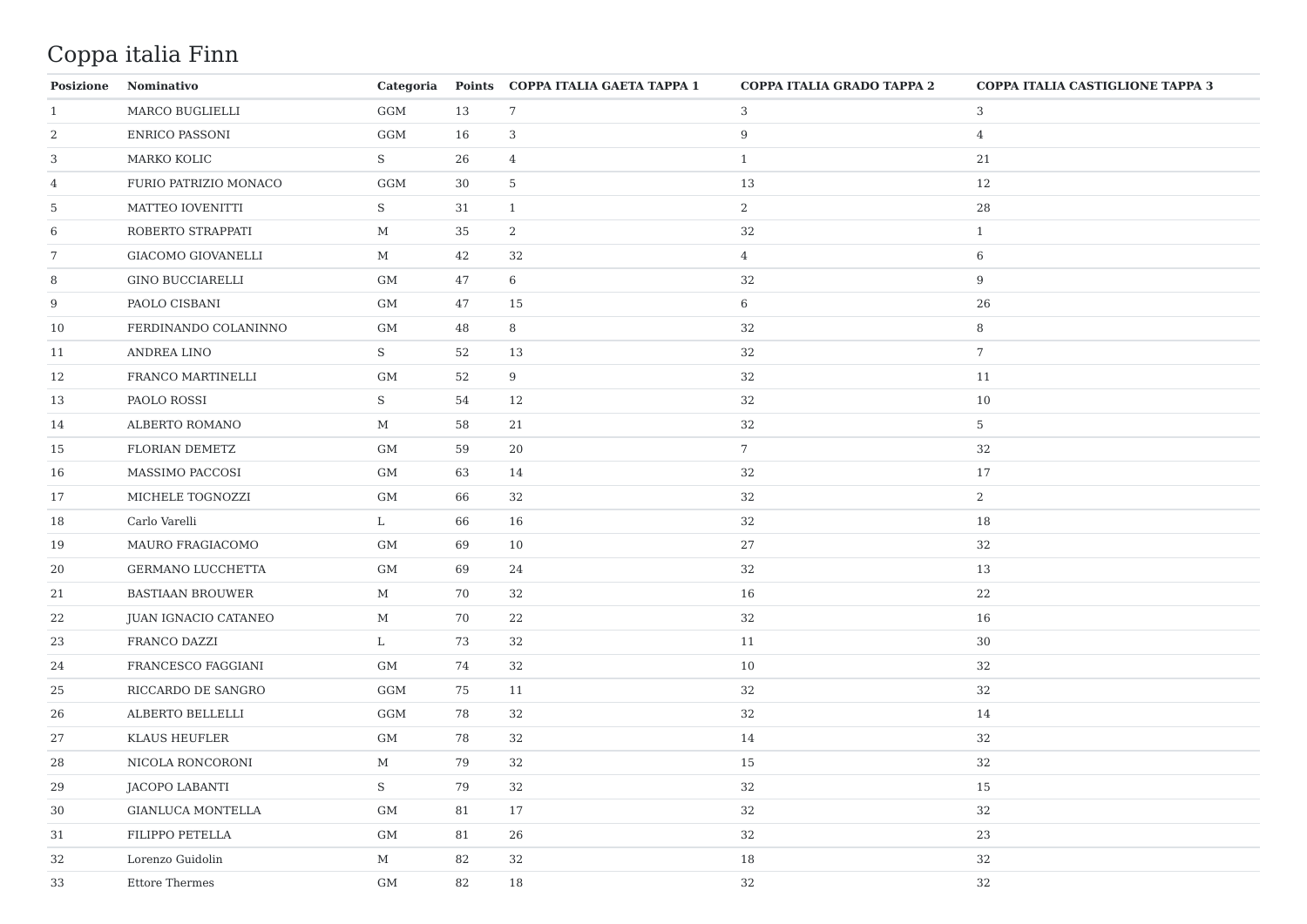| 34 | guglielmo danelon      | GGM         | 83 | 32 | 19 | 32 |
|----|------------------------|-------------|----|----|----|----|
| 35 | <b>GORAN ZEPPONI</b>   | GM          | 83 | 19 | 32 | 32 |
| 36 | <b>BRUNO CATALAN</b>   | L           | 84 | 32 | 20 | 32 |
| 37 | LUCA SALVESTRINI       | $\mbox{GM}$ | 84 | 27 | 32 | 25 |
| 38 | <b>BRUNO FEZZARDI</b>  | L           | 85 | 32 | 21 | 32 |
| 39 | LORENZO TESEI          | GGM         | 86 | 32 | 22 | 32 |
| 40 | <b>ANTONIO RUTOLI</b>  | S           | 87 | 23 | 32 | 32 |
| 41 | <b>MATTIA GAZZETTA</b> | $\mathbf M$ | 87 | 32 | 23 | 32 |
| 42 | FRANCO VOLTOLINI       | GGM         | 88 | 32 | 32 | 24 |
| 43 | PASQUALE OROFINO       | GM          | 89 | 25 | 32 | 32 |
| 44 | Sebastian Mazzarol     | S           | 91 | 32 | 32 | 27 |
| 45 | STEFANO THERMES        | GGM         | 91 | 28 | 32 | 31 |
| 46 | CORRADO ALLEGRETTO     | GGM         | 92 | 32 | 28 | 32 |
| 47 | UMBERTO MARIA GIUGNI   | L           | 93 | 32 | 29 | 32 |
| 48 | FILIPPO DE JORIO       | GM          | 93 | 29 | 32 | 32 |
| 49 | ANDREA PERRONE         | $\mbox{GM}$ | 93 | 32 | 32 | 29 |
| 50 | MARCO BETTETINI        | L           | 96 | 32 | 32 | 32 |
| 51 | NIKOLAUS MAIR          | L           | 96 | 32 | 32 | 32 |
| 52 | ENNIO COZZOLOTTO       | GGM         | 96 | 32 | 32 | 32 |
| 53 | <b>ULRICH LADURNER</b> | L           | 96 | 32 | 32 | 32 |
| 54 | MARTIN ATZWANGER       | GGM         | 96 | 32 | 32 | 32 |
| 55 | ROBERTO GHISOLFI       | GM          | 96 | 32 | 32 | 32 |
| 56 | paolo insom            | GGM         | 96 | 32 | 32 | 32 |
| 57 | <b>GREGOR STIMPFL</b>  | GM          | 96 | 32 | 32 | 32 |
| 58 | ROLAND KUSTATSCHER     | GGM         | 96 | 32 | 32 | 32 |
| 59 | NICOLA MENONI          | GM          | 96 | 32 | 32 | 32 |
| 60 | <b>HARALD STUFFER</b>  | $\mathbf M$ | 96 | 32 | 32 | 32 |
| 61 | PETER STUFFER          | $\mathbf M$ | 96 | 32 | 32 | 32 |
| 62 | UMBERTO GRUMELLI       | GGM         | 96 | 32 | 32 | 32 |
| 63 | Norberto Felici        | L           | 96 | 32 | 32 | 32 |
| 64 | <b>ITALO BERTACCA</b>  | GM          | 96 | 32 | 32 | 32 |
| 65 | FRANCESCO CINQUE       | GGM         | 96 | 32 | 32 | 32 |
| 66 | ANTONIO PITINI         | GGM         | 96 | 32 | 32 | 32 |
| 67 | MASSIMO GROSSI         | GGM         | 96 | 32 | 32 | 32 |
| 68 | HANNES ZISCHG          | $\mathbf M$ | 96 | 32 | 32 | 32 |